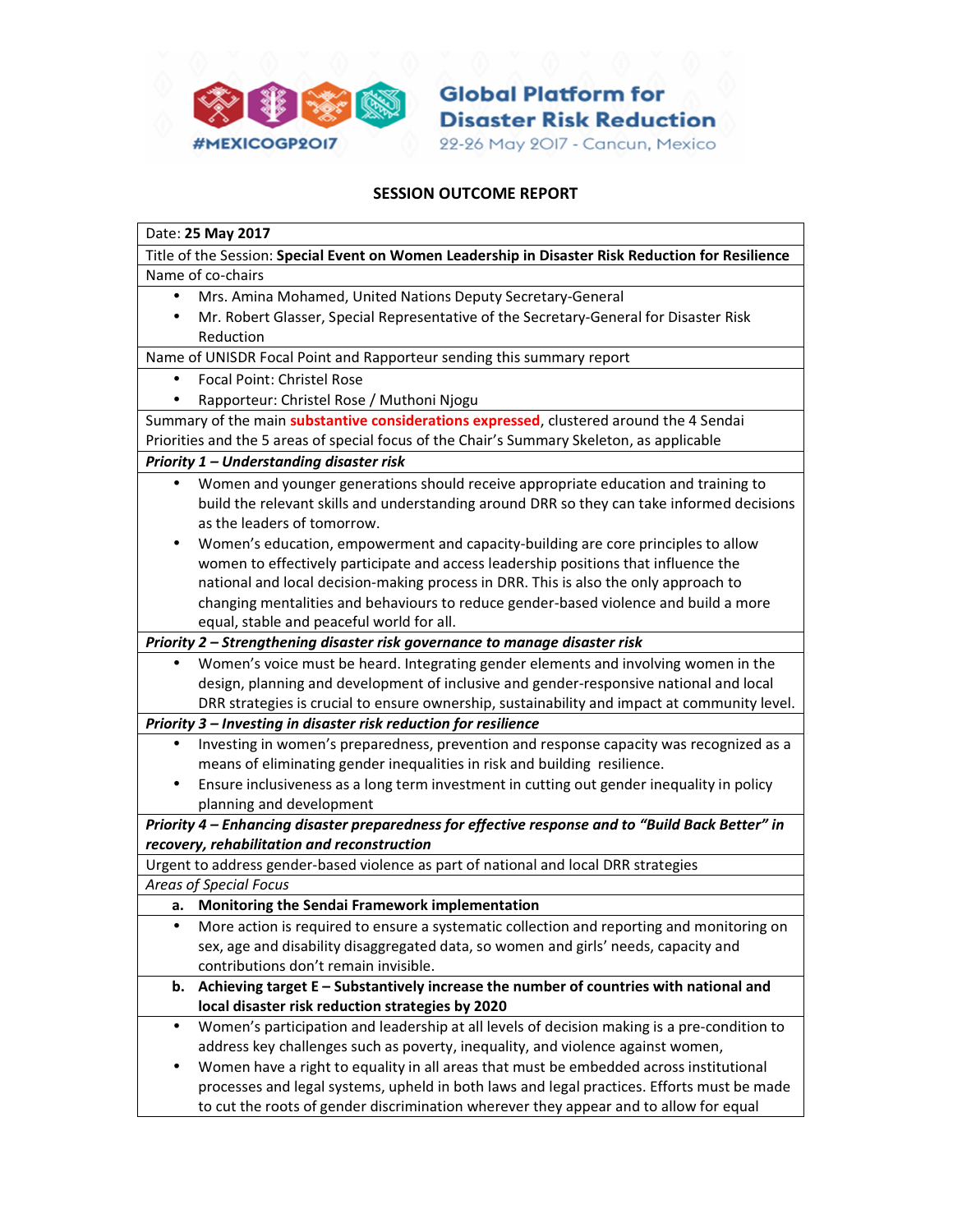

## **Global Platform for Disaster Risk Reduction**

22-26 May 2017 - Cancun, Mexico

opportunities for all women and girls of this world to access information, job opportunities, funding mechanisms and contribute to economic wealth opportunities and influence decision-making in DRR.

- Advocate for the engagement and contribution of women in the development of gender inclusive national and local strategies for disaster risk reduction as a prerequisite to achieving the 2020 goal for Target E of the Sendai Framework.
- Advocate for the participation and engagement of Women in decision making forums, underscoring the principle of leaving no one behind.

c. Coherence with the sustainable development and climate change agendas

- The SDGs provide the opportunity to galvanize the support needed to finally achieve women's full, equal and meaningful public and political participation.
- It is important to recognize and embrace the role of women in leadership positions In reducing disaster risk and their contribution in shaping the implementation of the 2030 Agenda.
- Women are already integrating disaster risk reduction, sustainable development and climate change in their daily activity to reduce disaster risks. As such, they represent strong actors and models for coherence building at the community level.

d. Gender-sensitive and inclusive disaster risk reduction

- More efforts are required in providing adequate capacity building and basic education to empower women and girls from the younger ages and to promote their balanced representation in disaster risk management and related decision-making processes to reduce impacts and build long-term community resilience.
- Address knowledge, information and data gaps that hinder the full engagement and participation of Women in policy planning, economic development and key decision making processes on disaster risk reduction.
- Recognize and embrace the role of Women as agents of change in addressing risk and resilience particularly at the local level.
- Women leadership and empowerment in disaster risk reduction is not just about women and girls. This requires an inclusive and people-centred approach that also engages men and boys to anchor the core principles of women leadership, empowerment and gender equality in cultural approaches and long-term institutional and governance practices
- e. International cooperation initiatives, including what is expected from the UN System

Key, **precise, specific actions points, recommendations**, with expected timeframes, as summarized by the Co-chairs when closing the session (no worth in repeating what already agreed to in the Sendai Framework)

- Governments are called on to: a) promote women leadership in DRR, b) actively engage women in the design, implementation and monitoring of gender-responsive disaster risk reduction strategies and plans at the national and local levels by 2020, c) Introduce gender dimensions in the design, implementation and evaluation of programmes and d) guarantee the availability and analysis of gender disaggregated data to recognize women's contribution to DRR, influence decision-making and address gender inequalities in disaster risk reduction.
- Women in leadership position at national and local level are urged to foster gender parity within institutional and legal processes as well as governance policies, including in the private sector an international organizations.
- Call made to invest in public and private partnerships for gender development activities, particularly in developing countries and in fragile states.
- A proper budget allocation and funding should be seriously considered when rolling out the